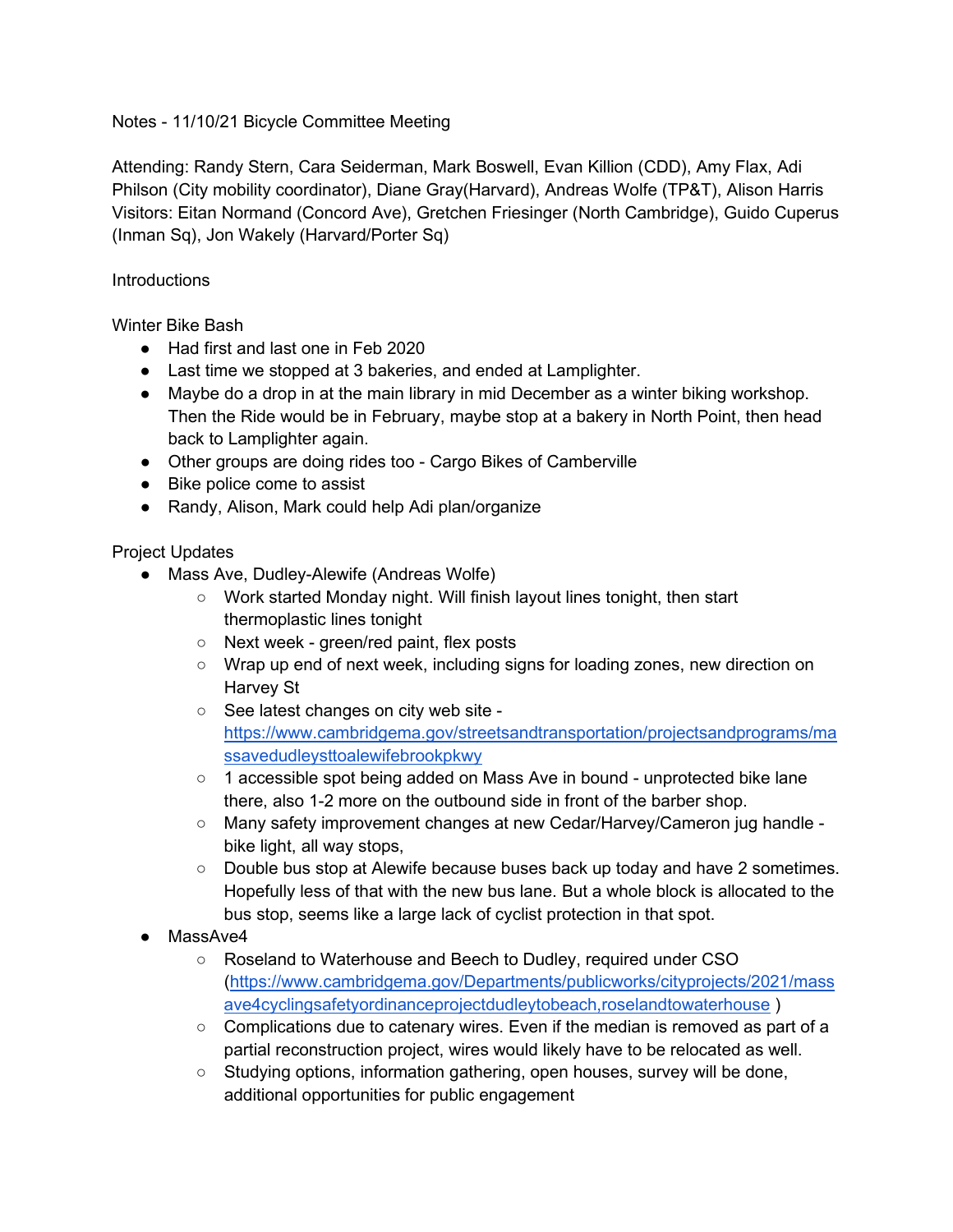- No info yet on cost or timing of various options (quick build, partial reconstruction, full reconstruction)
- South Mass Ave
	- Bus lane changes to make it more complete and more full bike lane separation
	- Bus stop movement at Albany St will not be done, deemed ineffective
	- Hope to have work complete next week
	- Becoming more concrete in planning
	- There are designs to resolve complex issues at street connections and connections to neighborhoods
	- Eg. Cambridge Street crossing includes funding for raised cycle tracks on Cambridge St near the GJP:



 $\circ$ 

Working Group Meeting #7- November 9, 2021

Also, new proposed path at Fort Washington near Flour Bakery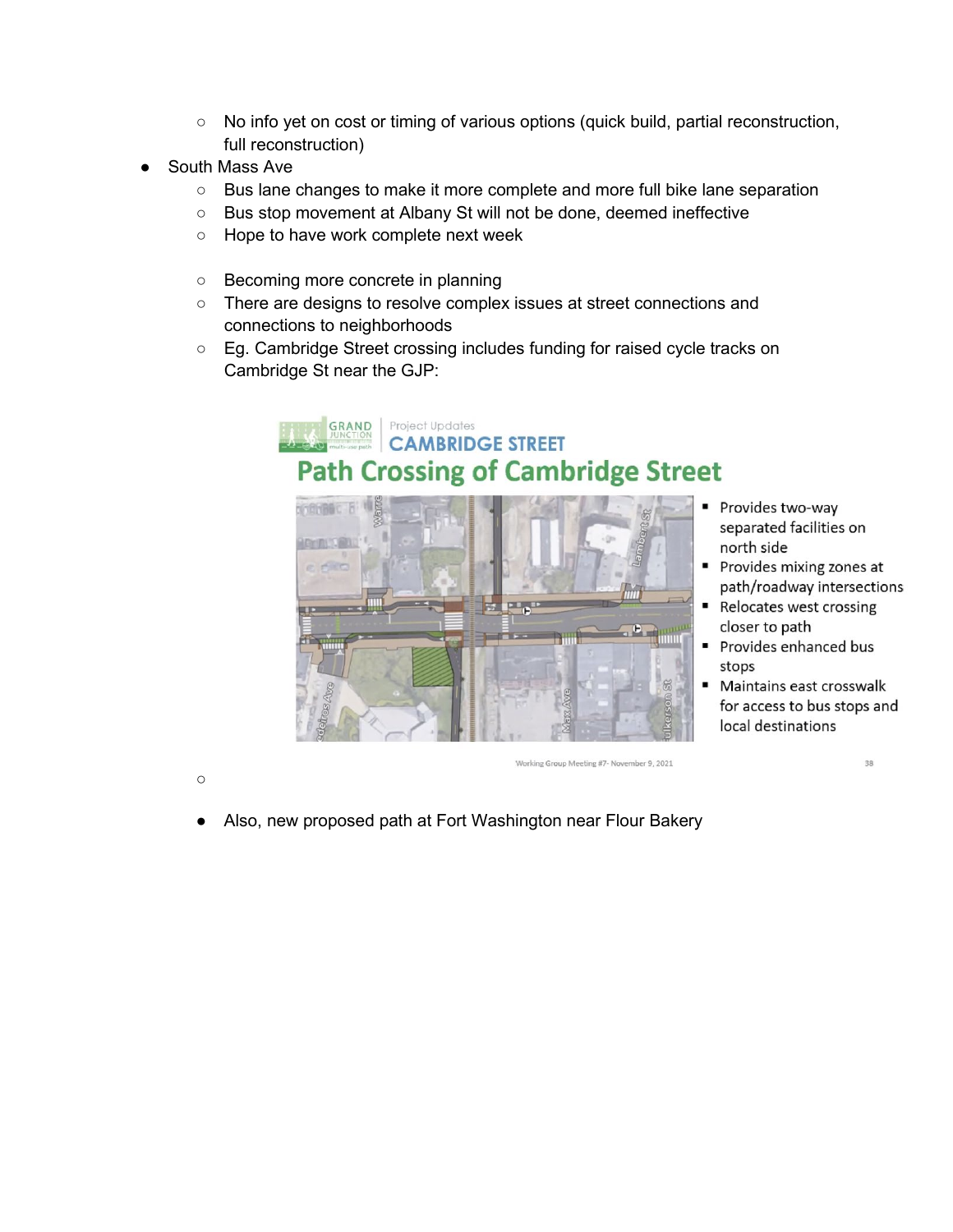## **GRAND** Project Updates **PATH CONNECTIVITY**

## **Albany/Erie/Waverly Intersection**

- Reconfigure intersection for direct connection to paths
- Proposed Configuration:
	- Raise intersection
	- Remove channelized right turn
	- Create shared use path connection to Waverly Path
	- Add crosswalk from Waverly Path to existing BlueBikes station
	- **Expand landscaping**



**PROPOSED ANGLIM PATH** 

- **River St** 
	- Construction in 2022
	- City Council hearing upcoming on Carl Barron Plaza design
	- Working group meeting soon

## DPW

- Galileo Way is open!
- A Lot of projects in progress since weather permits continuing many Port project, River St,

## Q&A

- Great to see so much going on. Thank you.
- Amazing to see so much happening. Been biking into Boston for 15 years. Major increase in motorized scooters, fast one wheeled vehicles, a problem for bikers. A. Mass state has bills to define different vehicles better and how they are expected to be operated on the roads. Cambridge working with MAPC and neighboring communities. MassBike site has info on various state bills.
- Who is monitoring cyclists that use sidewalks? A: Police Department. But only certain sidewalks are prohibited in major squares.
- MBTA phasing out trolley buses. Does this help with MassAve4? A: Timing unclear from MBTA, MBTA will be part of the conversation on designs.
- Ellery St? A. Curb side bike lane is done
- Brattle St bike lane, flex posts missing. A. report on SeeClickFix.
- Bluebike station at Raymond St Park. A. Can't be done until next spring, requires a curb extension construction.

**Other**